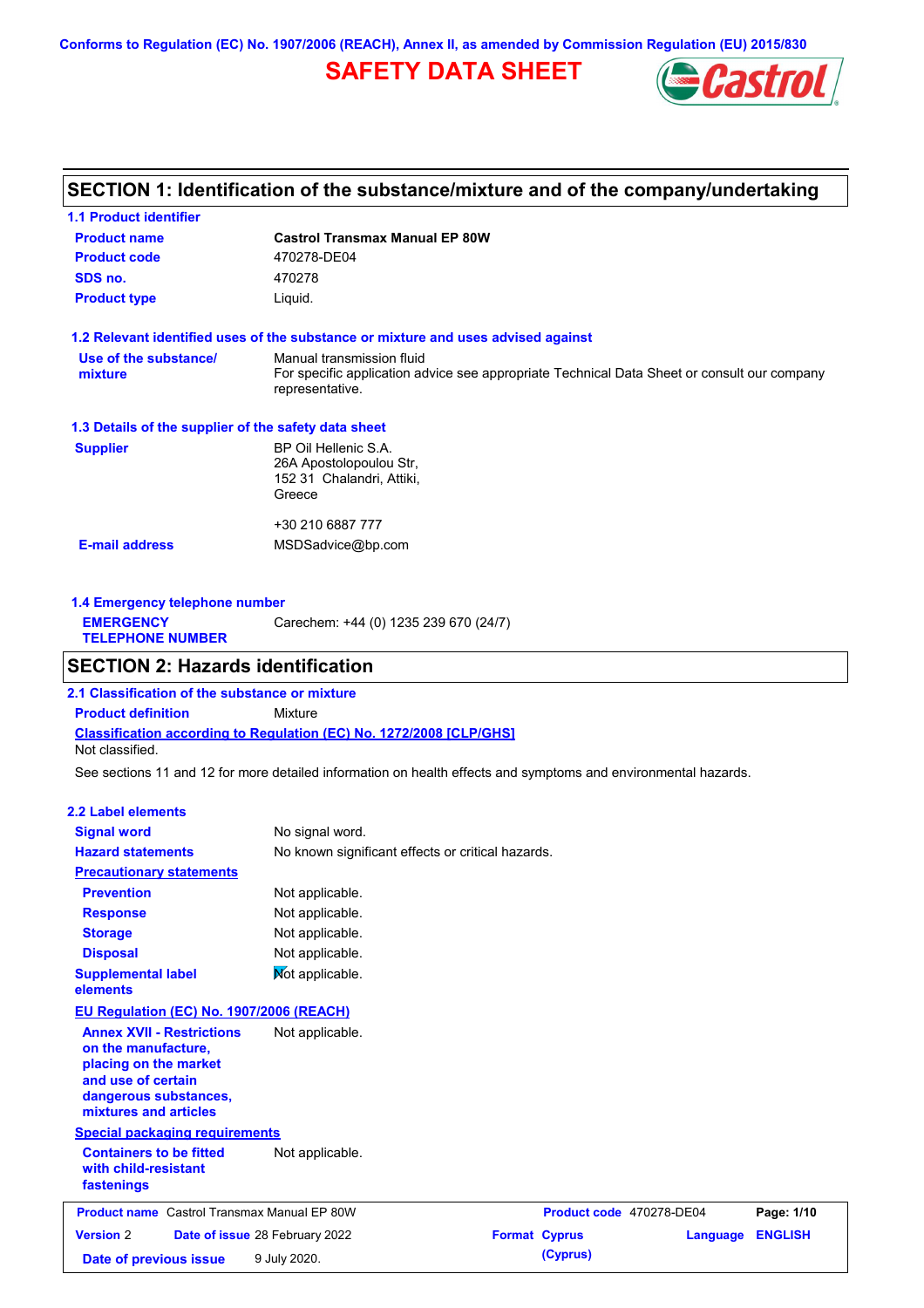# **SECTION 2: Hazards identification**

| <b>Tactile warning of danger</b>                                                                                  | Not applicable.                                                                                               |
|-------------------------------------------------------------------------------------------------------------------|---------------------------------------------------------------------------------------------------------------|
| 2.3 Other hazards                                                                                                 |                                                                                                               |
| <b>Results of PBT and vPvB</b><br>assessment                                                                      | Product does not meet the criteria for PBT or vPvB according to Regulation (EC) No. 1907/2006,<br>Annex XIII. |
| <b>Product meets the criteria</b><br>for PBT or vPvB according<br>to Regulation (EC) No.<br>1907/2006, Annex XIII | This mixture does not contain any substances that are assessed to be a PBT or a vPvB.                         |
| Other hazards which do<br>not result in classification                                                            | Defatting to the skin.                                                                                        |
|                                                                                                                   | <b>SECTION 3: Composition/information on ingredients</b>                                                      |
| <b>3.2 Mixtures</b>                                                                                               |                                                                                                               |

Mixture **Product definition**

Highly refined base oil (IP 346 DMSO extract < 3%). Proprietary performance additives.

### **This product does not contain any hazardous ingredients at or above regulated thresholds.**

## **SECTION 4: First aid measures**

| <b>4.1 Description of first aid measures</b> |                                                                                                                                                                                                                                         |
|----------------------------------------------|-----------------------------------------------------------------------------------------------------------------------------------------------------------------------------------------------------------------------------------------|
| <b>Eye contact</b>                           | In case of contact, immediately flush eyes with plenty of water for at least 15 minutes. Eyelids<br>should be held away from the eyeball to ensure thorough rinsing. Check for and remove any<br>contact lenses. Get medical attention. |
| <b>Skin contact</b>                          | Wash skin thoroughly with soap and water or use recognised skin cleanser. Remove<br>contaminated clothing and shoes. Wash clothing before reuse. Clean shoes thoroughly before<br>reuse. Get medical attention if irritation develops.  |
| <b>Inhalation</b>                            | If inhaled, remove to fresh air. Get medical attention if symptoms occur.                                                                                                                                                               |
| <b>Ingestion</b>                             | Do not induce vomiting unless directed to do so by medical personnel. Get medical attention if<br>symptoms occur.                                                                                                                       |
| <b>Protection of first-aiders</b>            | No action shall be taken involving any personal risk or without suitable training.                                                                                                                                                      |

### **4.2 Most important symptoms and effects, both acute and delayed**

See Section 11 for more detailed information on health effects and symptoms.

| <b>Potential acute health effects</b> |                                                                                                                   |
|---------------------------------------|-------------------------------------------------------------------------------------------------------------------|
| <b>Inhalation</b>                     | Vapour inhalation under ambient conditions is not normally a problem due to low vapour<br>pressure.               |
| <b>Ingestion</b>                      | No known significant effects or critical hazards.                                                                 |
| <b>Skin contact</b>                   | Defatting to the skin. May cause skin dryness and irritation.                                                     |
| Eye contact                           | No known significant effects or critical hazards.                                                                 |
|                                       | Delayed and immediate effects as well as chronic effects from short and long-term exposure                        |
| <b>Inhalation</b>                     | Overexposure to the inhalation of airborne droplets or aerosols may cause irritation of the<br>respiratory tract. |
| <b>Ingestion</b>                      | Ingestion of large quantities may cause nausea and diarrhoea.                                                     |
| <b>Skin contact</b>                   | Prolonged or repeated contact can defat the skin and lead to irritation and/or dermatitis.                        |
| Eye contact                           | Potential risk of transient stinging or redness if accidental eye contact occurs.                                 |

#### **4.3 Indication of any immediate medical attention and special treatment needed**

| <b>Notes to physician</b> |  | Treatment should in general be symptomatic and directed to relieving any effects. |
|---------------------------|--|-----------------------------------------------------------------------------------|
|                           |  |                                                                                   |

| <b>SECTION 5: Firefighting measures</b> |                                                                                                                |  |
|-----------------------------------------|----------------------------------------------------------------------------------------------------------------|--|
| 5.1 Extinguishing media                 |                                                                                                                |  |
| <b>Suitable extinguishing</b><br>media  | In case of fire, use foam, dry chemical or carbon dioxide extinguisher or spray.                               |  |
| Unsuitable extinguishing<br>media       | Do not use water jet. The use of a water jet may cause the fire to spread by splashing the<br>burning product. |  |

## **5.2 Special hazards arising from the substance or mixture**

| <b>Product name</b> Castrol Transmax Manual EP 80W |  | Product code 470278-DE04              |  | Page: 2/10           |                         |  |
|----------------------------------------------------|--|---------------------------------------|--|----------------------|-------------------------|--|
| <b>Version 2</b>                                   |  | <b>Date of issue 28 February 2022</b> |  | <b>Format Cyprus</b> | <b>Language ENGLISH</b> |  |
| Date of previous issue                             |  | 9 July 2020.                          |  | (Cyprus)             |                         |  |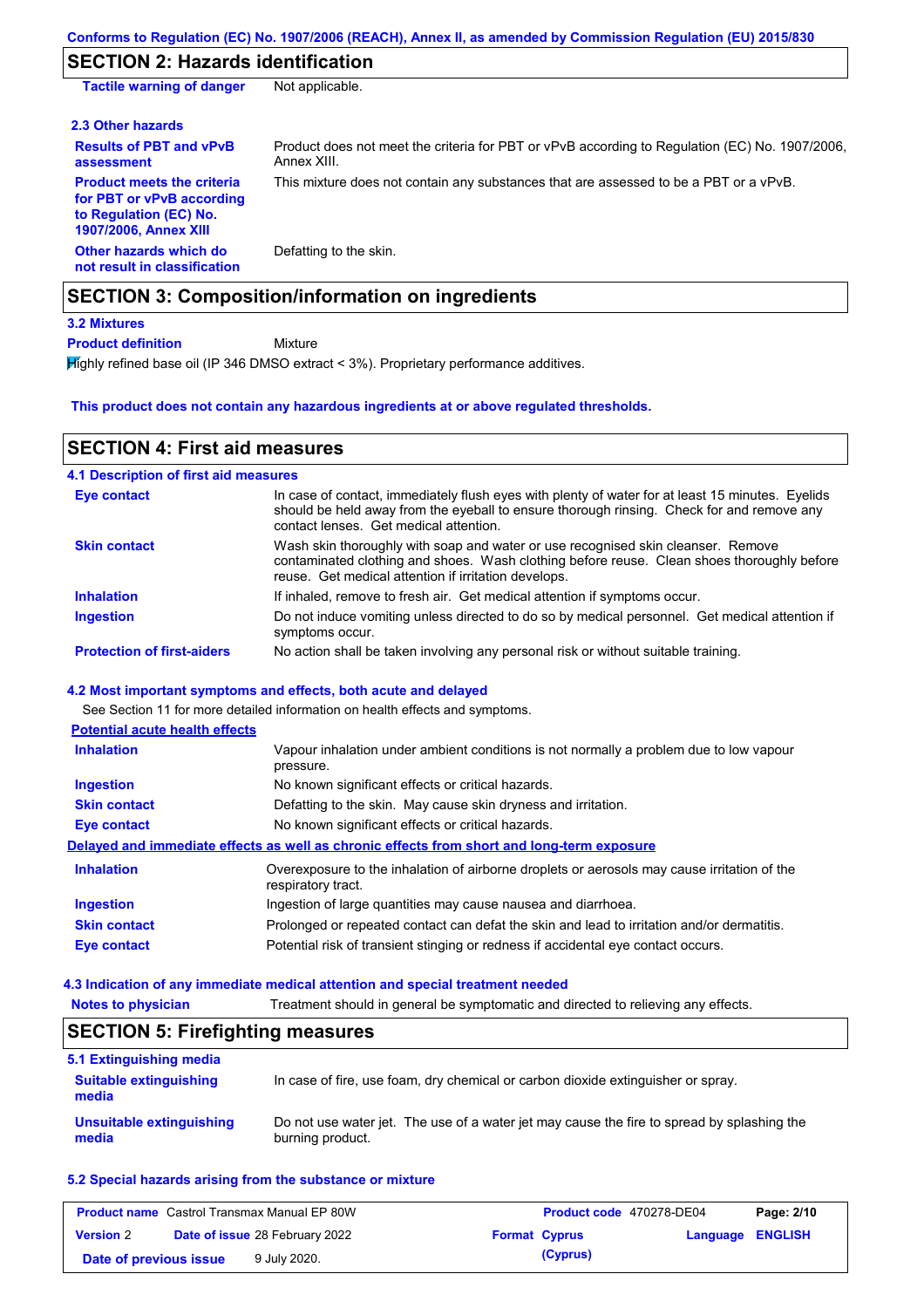# **SECTION 5: Firefighting measures**

| <b>Hazards from the</b><br>substance or mixture          | In a fire or if heated, a pressure increase will occur and the container may burst.                                                                                                                                                                                                                                                                               |  |  |
|----------------------------------------------------------|-------------------------------------------------------------------------------------------------------------------------------------------------------------------------------------------------------------------------------------------------------------------------------------------------------------------------------------------------------------------|--|--|
| <b>Hazardous combustion</b><br>products                  | Combustion products may include the following:<br>carbon oxides (CO, CO <sub>2</sub> ) (carbon monoxide, carbon dioxide)<br>sulphur oxides (SO, SO <sub>2</sub> , etc.)                                                                                                                                                                                           |  |  |
| <b>5.3 Advice for firefighters</b>                       |                                                                                                                                                                                                                                                                                                                                                                   |  |  |
| <b>Special precautions for</b><br>fire-fighters          | No action shall be taken involving any personal risk or without suitable training. Promptly<br>isolate the scene by removing all persons from the vicinity of the incident if there is a fire.                                                                                                                                                                    |  |  |
| <b>Special protective</b><br>equipment for fire-fighters | Fire-fighters should wear appropriate protective equipment and self-contained breathing<br>apparatus (SCBA) with a full face-piece operated in positive pressure mode. Clothing for fire-<br>fighters (including helmets, protective boots and gloves) conforming to European standard EN<br>469 will provide a basic level of protection for chemical incidents. |  |  |

# **SECTION 6: Accidental release measures**

|                                                          | 6.1 Personal precautions, protective equipment and emergency procedures                                                                                                                                                                                                                                                                                                                        |
|----------------------------------------------------------|------------------------------------------------------------------------------------------------------------------------------------------------------------------------------------------------------------------------------------------------------------------------------------------------------------------------------------------------------------------------------------------------|
| For non-emergency<br>personnel                           | No action shall be taken involving any personal risk or without suitable training. Evacuate<br>surrounding areas. Keep unnecessary and unprotected personnel from entering. Do not touch<br>or walk through spilt material. Floors may be slippery; use care to avoid falling. Put on<br>appropriate personal protective equipment.                                                            |
| For emergency responders                                 | If specialised clothing is required to deal with the spillage, take note of any information in<br>Section 8 on suitable and unsuitable materials. See also the information in "For non-<br>emergency personnel".                                                                                                                                                                               |
| <b>6.2 Environmental</b><br>precautions                  | Avoid dispersal of spilt material and runoff and contact with soil, waterways, drains and sewers.<br>Inform the relevant authorities if the product has caused environmental pollution (sewers,<br>waterways, soil or air).                                                                                                                                                                    |
| 6.3 Methods and material for containment and cleaning up |                                                                                                                                                                                                                                                                                                                                                                                                |
| <b>Small spill</b>                                       | Stop leak if without risk. Move containers from spill area. Absorb with an inert material and<br>place in an appropriate waste disposal container. Dispose of via a licensed waste disposal<br>contractor.                                                                                                                                                                                     |
| <b>Large spill</b>                                       | Stop leak if without risk. Move containers from spill area. Prevent entry into sewers, water<br>courses, basements or confined areas. Contain and collect spillage with non-combustible,<br>absorbent material e.g. sand, earth, vermiculite or diatomaceous earth and place in container<br>for disposal according to local regulations. Dispose of via a licensed waste disposal contractor. |
| 6.4 Reference to other<br><b>sections</b>                | See Section 1 for emergency contact information.<br>See Section 5 for firefighting measures.<br>See Section 8 for information on appropriate personal protective equipment.<br>See Section 12 for environmental precautions.<br>See Section 13 for additional waste treatment information.                                                                                                     |

## **SECTION 7: Handling and storage**

## **7.1 Precautions for safe handling**

| <b>Protective measures</b>                                                           | Put on appropriate personal protective equipment.                                                                                                                                                                                                                                                                                                                                                                                                                                        |
|--------------------------------------------------------------------------------------|------------------------------------------------------------------------------------------------------------------------------------------------------------------------------------------------------------------------------------------------------------------------------------------------------------------------------------------------------------------------------------------------------------------------------------------------------------------------------------------|
| <b>Advice on general</b><br>occupational hygiene                                     | Eating, drinking and smoking should be prohibited in areas where this material is handled,<br>stored and processed. Wash thoroughly after handling. Remove contaminated clothing and<br>protective equipment before entering eating areas. See also Section 8 for additional<br>information on hygiene measures.                                                                                                                                                                         |
| <b>7.2 Conditions for safe</b><br>storage, including any<br><i>incompatibilities</i> | Store in accordance with local requlations. Store in a dry, cool and well-ventilated area, away<br>from incompatible materials (see Section 10). Keep away from heat and direct sunlight. Keep<br>container tightly closed and sealed until ready for use. Containers that have been opened must<br>be carefully resealed and kept upright to prevent leakage. Store and use only in equipment/<br>containers designed for use with this product. Do not store in unlabelled containers. |
| Not suitable                                                                         | Prolonged exposure to elevated temperature                                                                                                                                                                                                                                                                                                                                                                                                                                               |
| 7.3 Specific end use(s)                                                              |                                                                                                                                                                                                                                                                                                                                                                                                                                                                                          |
| <b>Recommendations</b>                                                               | See section 1.2 and Exposure scenarios in annex, if applicable.                                                                                                                                                                                                                                                                                                                                                                                                                          |
|                                                                                      |                                                                                                                                                                                                                                                                                                                                                                                                                                                                                          |

| <b>Product name</b> Castrol Transmax Manual EP 80W |  | <b>Product code</b> 470278-DE04       |  | Page: 3/10           |                         |  |
|----------------------------------------------------|--|---------------------------------------|--|----------------------|-------------------------|--|
| <b>Version 2</b>                                   |  | <b>Date of issue 28 February 2022</b> |  | <b>Format Cyprus</b> | <b>Language ENGLISH</b> |  |
| Date of previous issue                             |  | 9 July 2020.                          |  | (Cyprus)             |                         |  |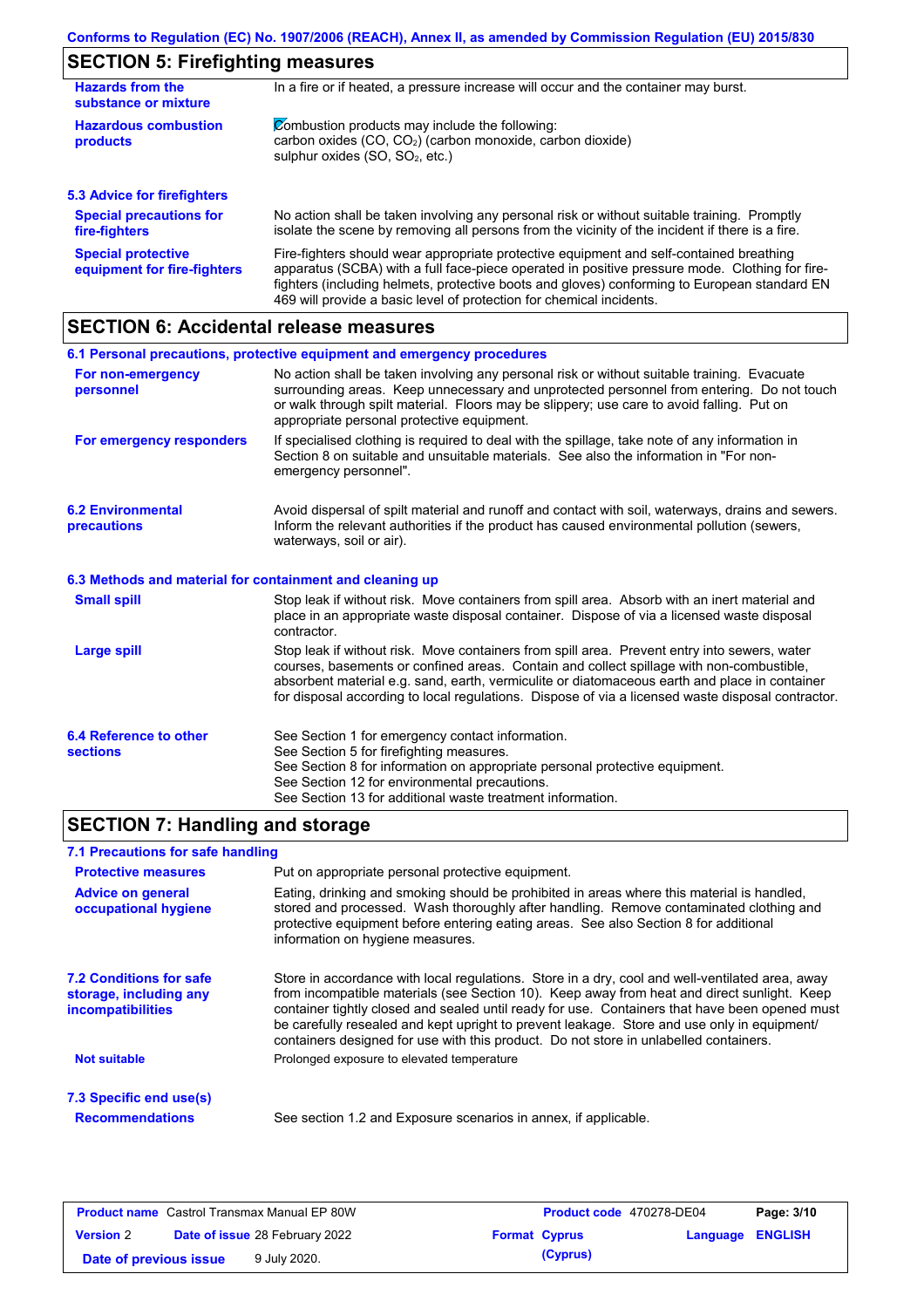## **SECTION 8: Exposure controls/personal protection**

### **8.1 Control parameters**

|  | <b>Occupational exposure limits</b> |  |
|--|-------------------------------------|--|
|  |                                     |  |

No exposure limit value known.

No exposure limit value known.

Whilst specific OELs for certain components may be shown in this section, other components may be present in any mist, vapour or dust produced. Therefore, the specific OELs may not be applicable to the product as a whole and are provided for guidance only.

**Recommended monitoring procedures**

If this product contains ingredients with exposure limits, personal, workplace atmosphere or biological monitoring may be required to determine the effectiveness of the ventilation or other control measures and/or the necessity to use respiratory protective equipment. Reference should be made to monitoring standards, such as the following: European Standard EN 689 (Workplace atmospheres - Guidance for the assessment of exposure by inhalation to chemical agents for comparison with limit values and measurement strategy) European Standard EN 14042 (Workplace atmospheres - Guide for the application and use of procedures for the assessment of exposure to chemical and biological agents) European Standard EN 482 (Workplace atmospheres - General requirements for the performance of procedures for the measurement of chemical agents) Reference to national guidance documents for methods for the determination of hazardous substances will also be required.

## **Derived No Effect Level**

No DNELs/DMELs available.

#### **Predicted No Effect Concentration**

No PNECs available

| <b>8.2 Exposure controls</b>                                                               |                                                                                                                                                                                                                                                                                                                                                                                                                                                                                                                                                                                                                                                                                                                                                                                                                                                                                                                                                                                                         |                          |                  |            |
|--------------------------------------------------------------------------------------------|---------------------------------------------------------------------------------------------------------------------------------------------------------------------------------------------------------------------------------------------------------------------------------------------------------------------------------------------------------------------------------------------------------------------------------------------------------------------------------------------------------------------------------------------------------------------------------------------------------------------------------------------------------------------------------------------------------------------------------------------------------------------------------------------------------------------------------------------------------------------------------------------------------------------------------------------------------------------------------------------------------|--------------------------|------------------|------------|
| <b>Appropriate engineering</b><br><b>controls</b><br><b>Individual protection measures</b> | Provide exhaust ventilation or other engineering controls to keep the relevant airborne<br>concentrations below their respective occupational exposure limits.<br>All activities involving chemicals should be assessed for their risks to health, to ensure<br>exposures are adequately controlled. Personal protective equipment should only be considered<br>after other forms of control measures (e.g. engineering controls) have been suitably evaluated.<br>Personal protective equipment should conform to appropriate standards, be suitable for use, be<br>kept in good condition and properly maintained.<br>Your supplier of personal protective equipment should be consulted for advice on selection and<br>appropriate standards. For further information contact your national organisation for standards.<br>The final choice of protective equipment will depend upon a risk assessment. It is important to<br>ensure that all items of personal protective equipment are compatible. |                          |                  |            |
| <b>Hygiene measures</b>                                                                    | Wash hands, forearms and face thoroughly after handling chemical products, before eating,<br>smoking and using the lavatory and at the end of the working period. Ensure that eyewash<br>stations and safety showers are close to the workstation location.                                                                                                                                                                                                                                                                                                                                                                                                                                                                                                                                                                                                                                                                                                                                             |                          |                  |            |
| <b>Respiratory protection</b>                                                              | In case of insufficient ventilation, wear suitable respiratory equipment.<br>The correct choice of respiratory protection depends upon the chemicals being handled, the<br>conditions of work and use, and the condition of the respiratory equipment. Safety procedures<br>should be developed for each intended application. Respiratory protection equipment should<br>therefore be chosen in consultation with the supplier/manufacturer and with a full assessment<br>of the working conditions.                                                                                                                                                                                                                                                                                                                                                                                                                                                                                                   |                          |                  |            |
| <b>Eye/face protection</b>                                                                 | Safety glasses with side shields.                                                                                                                                                                                                                                                                                                                                                                                                                                                                                                                                                                                                                                                                                                                                                                                                                                                                                                                                                                       |                          |                  |            |
| <b>Skin protection</b>                                                                     |                                                                                                                                                                                                                                                                                                                                                                                                                                                                                                                                                                                                                                                                                                                                                                                                                                                                                                                                                                                                         |                          |                  |            |
| <b>Hand protection</b>                                                                     | <b>General Information:</b>                                                                                                                                                                                                                                                                                                                                                                                                                                                                                                                                                                                                                                                                                                                                                                                                                                                                                                                                                                             |                          |                  |            |
|                                                                                            | Because specific work environments and material handling practices vary, safety procedures<br>should be developed for each intended application. The correct choice of protective gloves<br>depends upon the chemicals being handled, and the conditions of work and use. Most gloves<br>provide protection for only a limited time before they must be discarded and replaced (even the<br>best chemically resistant gloves will break down after repeated chemical exposures).                                                                                                                                                                                                                                                                                                                                                                                                                                                                                                                        |                          |                  |            |
|                                                                                            | Gloves should be chosen in consultation with the supplier / manufacturer and taking account of<br>a full assessment of the working conditions.                                                                                                                                                                                                                                                                                                                                                                                                                                                                                                                                                                                                                                                                                                                                                                                                                                                          |                          |                  |            |
|                                                                                            | Recommended: Nitrile gloves.<br><b>Breakthrough time:</b>                                                                                                                                                                                                                                                                                                                                                                                                                                                                                                                                                                                                                                                                                                                                                                                                                                                                                                                                               |                          |                  |            |
|                                                                                            | Breakthrough time data are generated by glove manufacturers under laboratory test conditions<br>and represent how long a glove can be expected to provide effective permeation resistance. It<br>is important when following breakthrough time recommendations that actual workplace<br>conditions are taken into account. Always consult with your glove supplier for up-to-date<br>technical information on breakthrough times for the recommended glove type.                                                                                                                                                                                                                                                                                                                                                                                                                                                                                                                                        |                          |                  |            |
| <b>Product name</b> Castrol Transmax Manual EP 80W                                         |                                                                                                                                                                                                                                                                                                                                                                                                                                                                                                                                                                                                                                                                                                                                                                                                                                                                                                                                                                                                         | Product code 470278-DE04 |                  | Page: 4/10 |
| <b>Version 2</b>                                                                           | Date of issue 28 February 2022                                                                                                                                                                                                                                                                                                                                                                                                                                                                                                                                                                                                                                                                                                                                                                                                                                                                                                                                                                          | <b>Format Cyprus</b>     | Language ENGLISH |            |
| Date of previous issue                                                                     | 9 July 2020.                                                                                                                                                                                                                                                                                                                                                                                                                                                                                                                                                                                                                                                                                                                                                                                                                                                                                                                                                                                            | (Cyprus)                 |                  |            |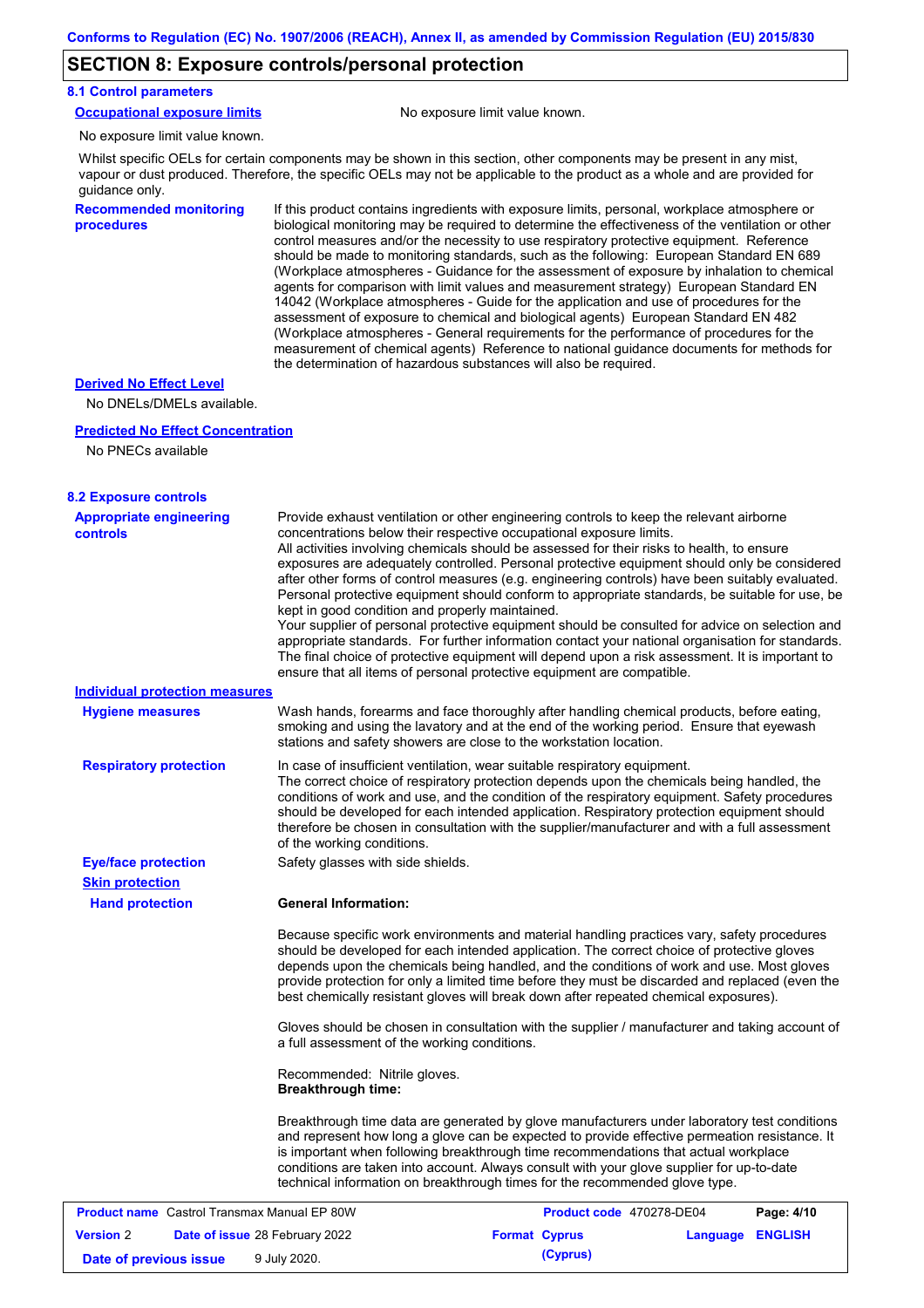# **SECTION 8: Exposure controls/personal protection**

Our recommendations on the selection of gloves are as follows:

Continuous contact:

|                                           | Gloves with a minimum breakthrough time of 240 minutes, or >480 minutes if suitable gloves<br>can be obtained.<br>If suitable gloves are not available to offer that level of protection, gloves with shorter<br>breakthrough times may be acceptable as long as appropriate glove maintenance and<br>replacement regimes are determined and adhered to.                                                                                                                                                                                                                                                                                                                              |
|-------------------------------------------|---------------------------------------------------------------------------------------------------------------------------------------------------------------------------------------------------------------------------------------------------------------------------------------------------------------------------------------------------------------------------------------------------------------------------------------------------------------------------------------------------------------------------------------------------------------------------------------------------------------------------------------------------------------------------------------|
|                                           | Short-term / splash protection:                                                                                                                                                                                                                                                                                                                                                                                                                                                                                                                                                                                                                                                       |
|                                           | Recommended breakthrough times as above.<br>It is recognised that for short-term, transient exposures, gloves with shorter breakthrough times<br>may commonly be used. Therefore, appropriate maintenance and replacement regimes must<br>be determined and rigorously followed.                                                                                                                                                                                                                                                                                                                                                                                                      |
|                                           | <b>Glove Thickness:</b>                                                                                                                                                                                                                                                                                                                                                                                                                                                                                                                                                                                                                                                               |
|                                           | For general applications, we recommend gloves with a thickness typically greater than 0.35 mm.                                                                                                                                                                                                                                                                                                                                                                                                                                                                                                                                                                                        |
|                                           | It should be emphasised that glove thickness is not necessarily a good predictor of glove<br>resistance to a specific chemical, as the permeation efficiency of the glove will be dependent<br>on the exact composition of the glove material. Therefore, glove selection should also be based<br>on consideration of the task requirements and knowledge of breakthrough times.<br>Glove thickness may also vary depending on the glove manufacturer, the glove type and the<br>glove model. Therefore, the manufacturers' technical data should always be taken into account<br>to ensure selection of the most appropriate glove for the task.                                     |
|                                           | Note: Depending on the activity being conducted, gloves of varying thickness may be required<br>for specific tasks. For example:                                                                                                                                                                                                                                                                                                                                                                                                                                                                                                                                                      |
|                                           | • Thinner gloves (down to 0.1 mm or less) may be required where a high degree of manual<br>dexterity is needed. However, these gloves are only likely to give short duration protection and<br>would normally be just for single use applications, then disposed of.                                                                                                                                                                                                                                                                                                                                                                                                                  |
|                                           | • Thicker gloves (up to 3 mm or more) may be required where there is a mechanical (as well<br>as a chemical) risk i.e. where there is abrasion or puncture potential.                                                                                                                                                                                                                                                                                                                                                                                                                                                                                                                 |
| <b>Skin and body</b>                      | Use of protective clothing is good industrial practice.<br>Personal protective equipment for the body should be selected based on the task being<br>performed and the risks involved and should be approved by a specialist before handling this<br>product.<br>Cotton or polyester/cotton overalls will only provide protection against light superficial<br>contamination that will not soak through to the skin. Overalls should be laundered on a regular<br>basis. When the risk of skin exposure is high (e.g. when cleaning up spillages or if there is a<br>risk of splashing) then chemical resistant aprons and/or impervious chemical suits and boots<br>will be required. |
| <b>Refer to standards:</b>                | Respiratory protection: EN 529<br>Gloves: EN 420, EN 374<br>Eye protection: EN 166<br>Filtering half-mask: EN 149<br>Filtering half-mask with valve: EN 405<br>Half-mask: EN 140 plus filter<br>Full-face mask: EN 136 plus filter<br>Particulate filters: EN 143<br>Gas/combined filters: EN 14387                                                                                                                                                                                                                                                                                                                                                                                   |
| <b>Environmental exposure</b><br>controls | Emissions from ventilation or work process equipment should be checked to ensure they<br>comply with the requirements of environmental protection legislation. In some cases, fume<br>scrubbers, filters or engineering modifications to the process equipment will be necessary to<br>reduce emissions to acceptable levels.                                                                                                                                                                                                                                                                                                                                                         |

# **SECTION 9: Physical and chemical properties**

The conditions of measurement of all properties are at standard temperature and pressure unless otherwise indicated.

#### **9.1 Information on basic physical and chemical properties**

| <b>Appearance</b>      |                                                    |                      |                          |                |
|------------------------|----------------------------------------------------|----------------------|--------------------------|----------------|
| <b>Physical state</b>  | Liquid.                                            |                      |                          |                |
| <b>Colour</b>          | Yellow. [Light]                                    |                      |                          |                |
|                        | <b>Product name</b> Castrol Transmax Manual EP 80W |                      | Product code 470278-DE04 | Page: 5/10     |
| <b>Version 2</b>       | Date of issue 28 February 2022                     | <b>Format Cyprus</b> | Language                 | <b>ENGLISH</b> |
| Date of previous issue | 9 July 2020.                                       | (Cyprus)             |                          |                |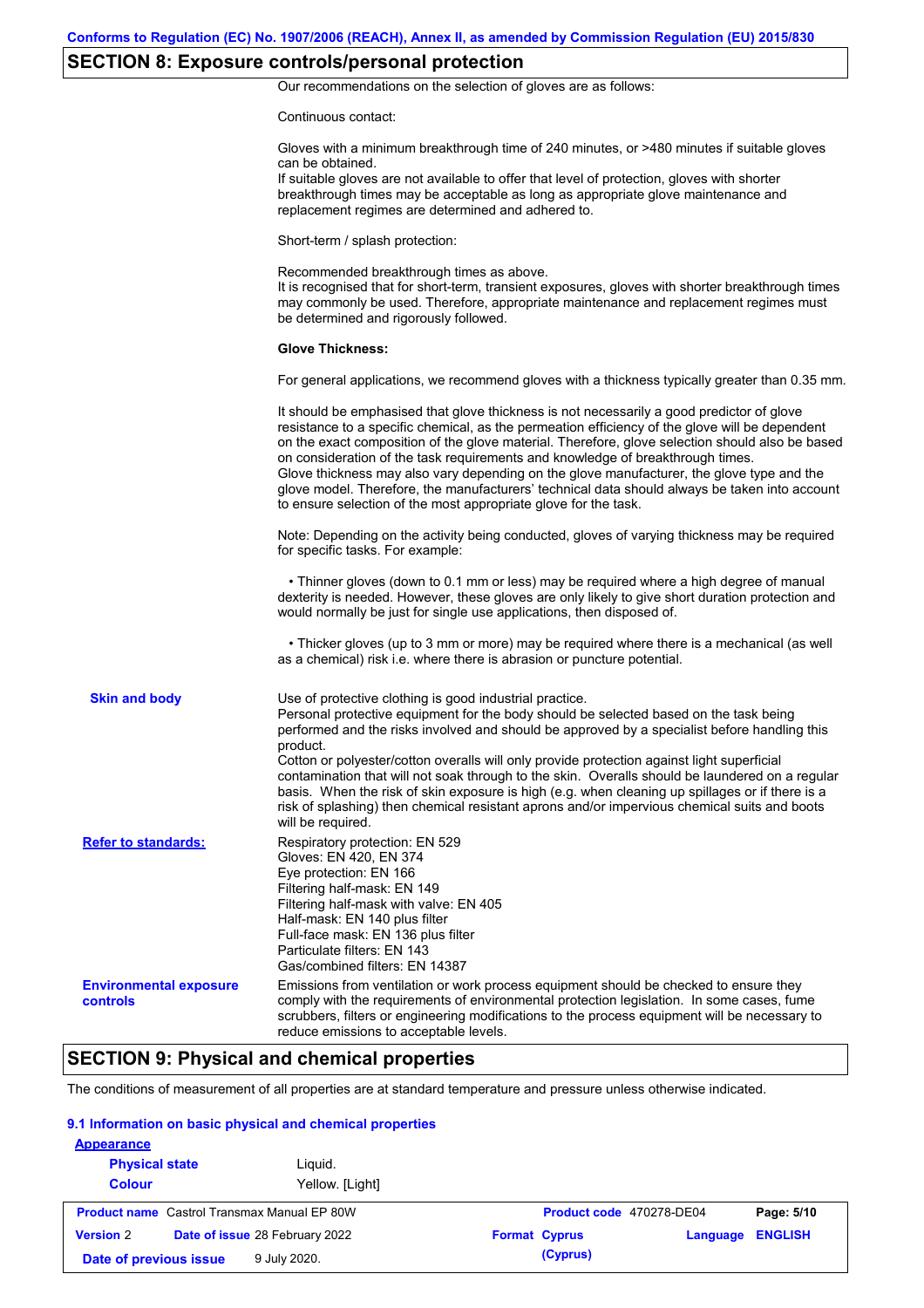# **SECTION 9: Physical and chemical properties**

|                                                        | Not available.                                                                                                                  |        |         |                         |          |     |                         |
|--------------------------------------------------------|---------------------------------------------------------------------------------------------------------------------------------|--------|---------|-------------------------|----------|-----|-------------------------|
| <b>Odour</b><br><b>Odour threshold</b>                 | Not available.                                                                                                                  |        |         |                         |          |     |                         |
|                                                        |                                                                                                                                 |        |         |                         |          |     |                         |
| pH                                                     | Mot applicable.                                                                                                                 |        |         |                         |          |     |                         |
| <b>Melting point/freezing point</b>                    | Not available.                                                                                                                  |        |         |                         |          |     |                         |
| Initial boiling point and boiling<br>range             | Not available.                                                                                                                  |        |         |                         |          |     |                         |
| <b>Pour point</b>                                      | $-39 °C$                                                                                                                        |        |         |                         |          |     |                         |
| <b>Flash point</b>                                     | Open cup: >180°C (>356°F) [Cleveland]                                                                                           |        |         |                         |          |     |                         |
| <b>Evaporation rate</b>                                | Not available.                                                                                                                  |        |         |                         |          |     |                         |
| <b>Flammability (solid, gas)</b>                       | Not available.                                                                                                                  |        |         |                         |          |     |                         |
| <b>Upper/lower flammability or</b><br>explosive limits | Not available.                                                                                                                  |        |         |                         |          |     |                         |
| <b>Vapour pressure</b>                                 | Not available.                                                                                                                  |        |         |                         |          |     |                         |
|                                                        |                                                                                                                                 |        |         | Vapour Pressure at 20°C |          |     | Vapour pressure at 50°C |
|                                                        | <b>Ingredient name</b>                                                                                                          | mm Hg  | kPa     | <b>Method</b>           | mm<br>Hg | kPa | <b>Method</b>           |
|                                                        | Distillates (petroleum),<br>hydrotreated heavy<br>paraffinic                                                                    | < 0.08 | < 0.011 | <b>ASTM D 5191</b>      |          |     |                         |
| <b>Vapour density</b>                                  | Not available.                                                                                                                  |        |         |                         |          |     |                         |
| <b>Relative density</b>                                | Not available.                                                                                                                  |        |         |                         |          |     |                         |
| <b>Density</b>                                         | <1000 kg/m <sup>3</sup> (<1 g/cm <sup>3</sup> ) at 15°C                                                                         |        |         |                         |          |     |                         |
| <b>Solubility(ies)</b>                                 | insoluble in water.                                                                                                             |        |         |                         |          |     |                         |
| <b>Partition coefficient: n-octanol/</b><br>water      | Not applicable.                                                                                                                 |        |         |                         |          |     |                         |
| <b>Auto-ignition temperature</b>                       | Not available.                                                                                                                  |        |         |                         |          |     |                         |
| <b>Decomposition temperature</b>                       | Not available.                                                                                                                  |        |         |                         |          |     |                         |
| <b>Viscosity</b>                                       | Kinematic: 77.33 mm <sup>2</sup> /s (77.33 cSt) at 40°C<br>Kinematic: 9.5 to 10.5 mm <sup>2</sup> /s (9.5 to 10.5 cSt) at 100°C |        |         |                         |          |     |                         |
| <b>Explosive properties</b>                            | Not available.                                                                                                                  |        |         |                         |          |     |                         |
| <b>Oxidising properties</b>                            | Not available.                                                                                                                  |        |         |                         |          |     |                         |
| <b>Particle characteristics</b>                        |                                                                                                                                 |        |         |                         |          |     |                         |
| <b>Median particle size</b>                            | Mot applicable.                                                                                                                 |        |         |                         |          |     |                         |
|                                                        |                                                                                                                                 |        |         |                         |          |     |                         |
| 9.2 Other information                                  |                                                                                                                                 |        |         |                         |          |     |                         |

| <b>10.1 Reactivity</b>                            | No specific test data available for this product. Refer to Conditions to avoid and Incompatible<br>materials for additional information.                                |
|---------------------------------------------------|-------------------------------------------------------------------------------------------------------------------------------------------------------------------------|
| <b>10.2 Chemical stability</b>                    | The product is stable.                                                                                                                                                  |
| <b>10.3 Possibility of</b><br>hazardous reactions | Under normal conditions of storage and use, hazardous reactions will not occur.<br>Under normal conditions of storage and use, hazardous polymerisation will not occur. |
| <b>10.4 Conditions to avoid</b>                   | Avoid all possible sources of ignition (spark or flame).                                                                                                                |
| 10.5 Incompatible materials                       | Reactive or incompatible with the following materials: oxidising materials.                                                                                             |
| <b>10.6 Hazardous</b><br>decomposition products   | Under normal conditions of storage and use, hazardous decomposition products should not be<br>produced.                                                                 |

| <b>Product name</b> Castrol Transmax Manual EP 80W |  |                                       | Product code 470278-DE04 |                      | Page: 6/10              |  |
|----------------------------------------------------|--|---------------------------------------|--------------------------|----------------------|-------------------------|--|
| <b>Version 2</b>                                   |  | <b>Date of issue 28 February 2022</b> |                          | <b>Format Cyprus</b> | <b>Language ENGLISH</b> |  |
| Date of previous issue                             |  | 9 July 2020.                          |                          | (Cyprus)             |                         |  |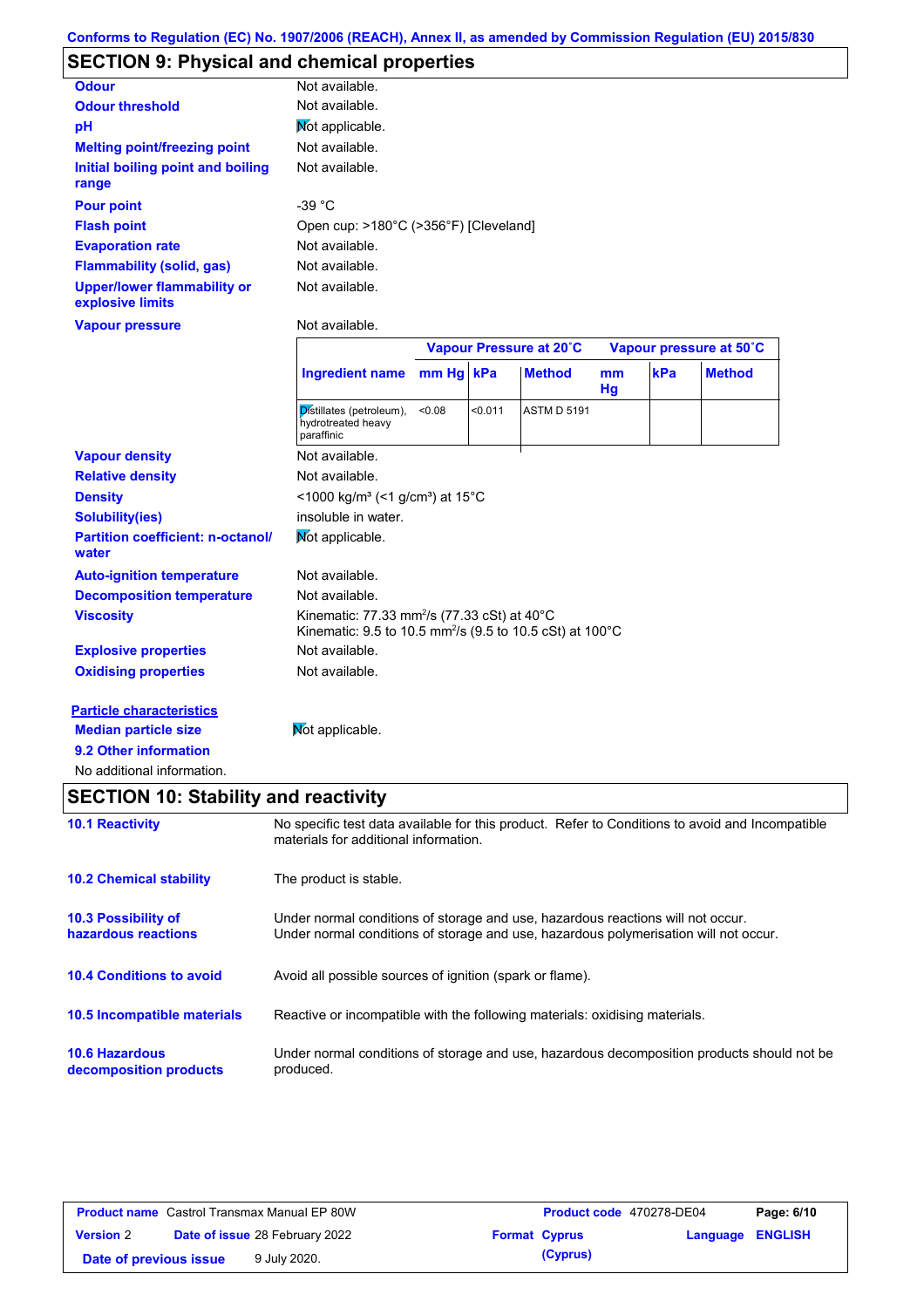## **SECTION 11: Toxicological information**

| 11.1 Information on toxicological effects |                                                                                                                             |
|-------------------------------------------|-----------------------------------------------------------------------------------------------------------------------------|
| <b>Acute toxicity estimates</b>           |                                                                                                                             |
| Not available.                            |                                                                                                                             |
| <b>Information on likely</b>              | Routes of entry anticipated: Dermal, Inhalation.                                                                            |
| routes of exposure                        |                                                                                                                             |
| <b>Potential acute health effects</b>     |                                                                                                                             |
| <b>Inhalation</b>                         | Vapour inhalation under ambient conditions is not normally a problem due to low vapour<br>pressure.                         |
| <b>Ingestion</b>                          | No known significant effects or critical hazards.                                                                           |
| <b>Skin contact</b>                       | Defatting to the skin. May cause skin dryness and irritation.                                                               |
| <b>Eye contact</b>                        | No known significant effects or critical hazards.                                                                           |
|                                           | Symptoms related to the physical, chemical and toxicological characteristics                                                |
| <b>Inhalation</b>                         | May be harmful by inhalation if exposure to vapour, mists or fumes resulting from thermal<br>decomposition products occurs. |
| <b>Ingestion</b>                          | No specific data.                                                                                                           |
| <b>Skin contact</b>                       | Adverse symptoms may include the following:<br>irritation<br>dryness<br>cracking                                            |
| <b>Eye contact</b>                        | No specific data.                                                                                                           |
|                                           | Delayed and immediate effects as well as chronic effects from short and long-term exposure                                  |
| <b>Inhalation</b>                         | Overexposure to the inhalation of airborne droplets or aerosols may cause irritation of the<br>respiratory tract.           |
| <b>Ingestion</b>                          | Ingestion of large quantities may cause nausea and diarrhoea.                                                               |
| <b>Skin contact</b>                       | Prolonged or repeated contact can defat the skin and lead to irritation and/or dermatitis.                                  |
| <b>Eye contact</b>                        | Potential risk of transient stinging or redness if accidental eye contact occurs.                                           |
| <b>Potential chronic health effects</b>   |                                                                                                                             |
| <b>General</b>                            | No known significant effects or critical hazards.                                                                           |
| <b>Carcinogenicity</b>                    | No known significant effects or critical hazards.                                                                           |
| <b>Mutagenicity</b>                       | No known significant effects or critical hazards.                                                                           |
| <b>Developmental effects</b>              | No known significant effects or critical hazards.                                                                           |
| <b>Fertility effects</b>                  | No known significant effects or critical hazards.                                                                           |

## **SECTION 12: Ecological information**

## **12.1 Toxicity**

**Environmental hazards** Not classified as dangerous

## **12.2 Persistence and degradability**

Expected to be biodegradable.

### **12.3 Bioaccumulative potential**

This product is not expected to bioaccumulate through food chains in the environment.

| <b>12.4 Mobility in soil</b>                            |                                                                      |
|---------------------------------------------------------|----------------------------------------------------------------------|
| <b>Soil/water partition</b><br><b>coefficient (Koc)</b> | Not available.                                                       |
| <b>Mobility</b>                                         | Spillages may penetrate the soil causing ground water contamination. |

#### **12.5 Results of PBT and vPvB assessment**

Product does not meet the criteria for PBT or vPvB according to Regulation (EC) No. 1907/2006, Annex XIII.

## **12.6 Other adverse effects Other ecological information**

Spills may form a film on water surfaces causing physical damage to organisms. Oxygen transfer could also be impaired.

| <b>Product name</b> Castrol Transmax Manual EP 80W |  | <b>Product code</b> 470278-DE04       |  | Page: 7/10           |                  |  |
|----------------------------------------------------|--|---------------------------------------|--|----------------------|------------------|--|
| <b>Version 2</b>                                   |  | <b>Date of issue 28 February 2022</b> |  | <b>Format Cyprus</b> | Language ENGLISH |  |
| Date of previous issue                             |  | 9 July 2020.                          |  | (Cyprus)             |                  |  |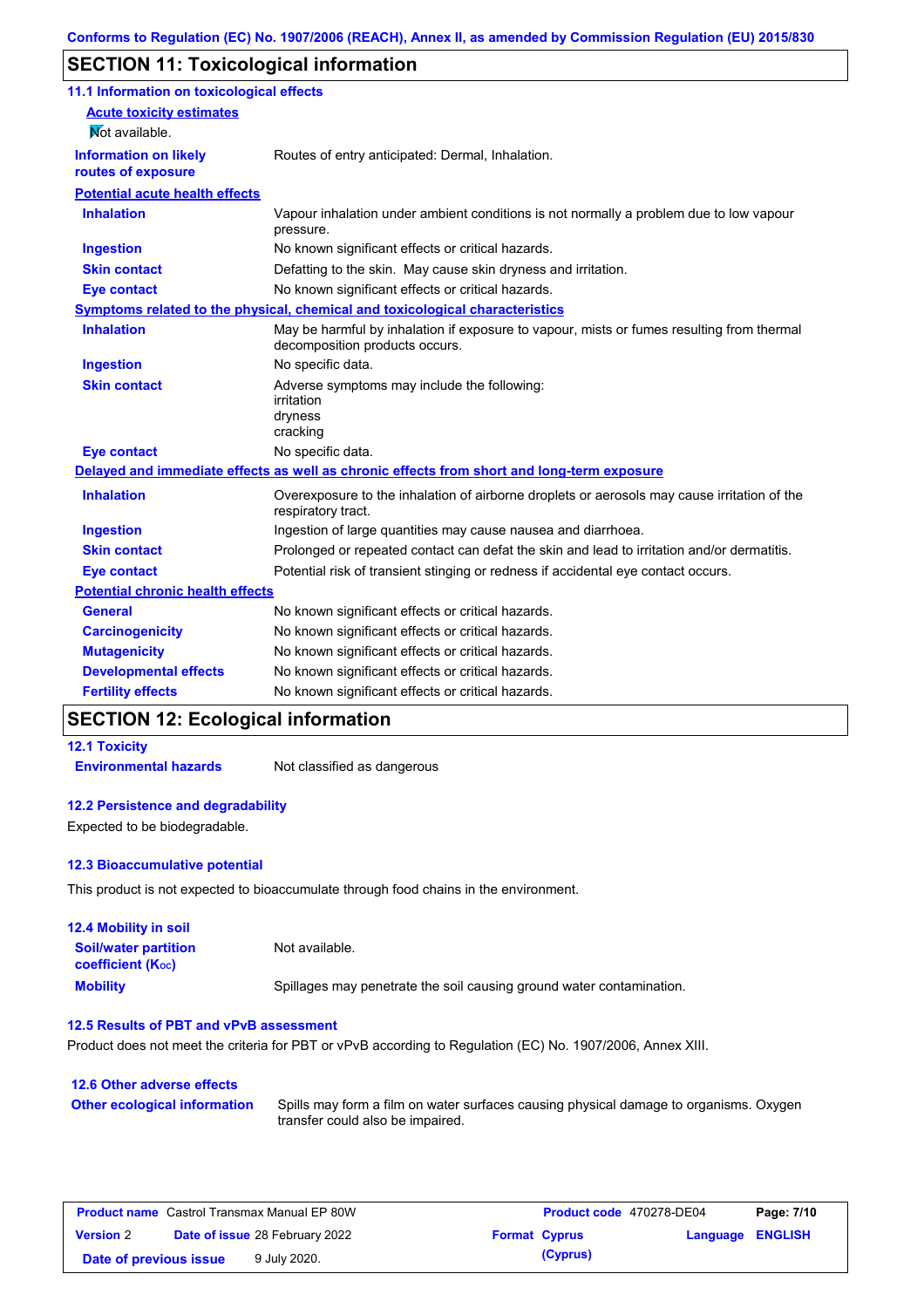## **SECTION 13: Disposal considerations**

## **13.1 Waste treatment methods**

#### **Product**

**Methods of disposal**

Where possible, arrange for product to be recycled. Dispose of via an authorised person/ licensed waste disposal contractor in accordance with local regulations.

**Hazardous waste** Yes.

**European waste catalogue (EWC)**

| Waste code | <b>Waste designation</b>                                                                                                    |
|------------|-----------------------------------------------------------------------------------------------------------------------------|
| $130205*$  | Imineral-based non-chlorinated engine, gear and lubricating oils                                                            |
|            | However, deviation from the intended use and/or the presence of any potential contaminants may require an alternative waste |

disposal code to be assigned by the end user.

#### **Packaging**

| <b>Methods of disposal</b> | Where possible, arrange for product to be recycled. Dispose of via an authorised person/<br>licensed waste disposal contractor in accordance with local regulations.                                                                    |
|----------------------------|-----------------------------------------------------------------------------------------------------------------------------------------------------------------------------------------------------------------------------------------|
| <b>Special precautions</b> | This material and its container must be disposed of in a safe way. Empty containers or liners<br>may retain some product residues. Avoid dispersal of spilt material and runoff and contact with<br>soil, waterways, drains and sewers. |
| <b>References</b>          | Commission 2014/955/EU<br>Directive 2008/98/EC                                                                                                                                                                                          |

## **SECTION 14: Transport information**

|                                           | <b>ADR/RID</b> | <b>ADN</b>     | <b>IMDG</b>    | <b>IATA</b>    |
|-------------------------------------------|----------------|----------------|----------------|----------------|
| 14.1 UN number                            | Not regulated. | Not regulated. | Not regulated. | Not regulated. |
| 14.2 UN proper<br>shipping name           |                |                |                |                |
| <b>14.3 Transport</b><br>hazard class(es) |                |                |                |                |
| 14.4 Packing<br>group                     |                |                |                |                |
| 14.5<br><b>Environmental</b><br>hazards   | No.            | No.            | No.            | No.            |
| <b>Additional</b><br>information          |                |                |                |                |

**14.6 Special precautions for user** Not available.

| <b>14.7 Transport in bulk</b> | Not available. |
|-------------------------------|----------------|
| according to <b>IMO</b>       |                |
| <b>instruments</b>            |                |

## **SECTION 15: Regulatory information**

**15.1 Safety, health and environmental regulations/legislation specific for the substance or mixture**

**EU Regulation (EC) No. 1907/2006 (REACH)**

**Annex XIV - List of substances subject to authorisation Substances of very high concern** None of the components are listed. None of the components are listed. **Annex XIV**

**EU Regulation (EC) No. 1907/2006 (REACH)**

| <b>Product name</b> Castrol Transmax Manual EP 80W |  | <b>Product code</b> 470278-DE04       |  | Page: 8/10           |                         |  |
|----------------------------------------------------|--|---------------------------------------|--|----------------------|-------------------------|--|
| <b>Version 2</b>                                   |  | <b>Date of issue 28 February 2022</b> |  | <b>Format Cyprus</b> | <b>Language ENGLISH</b> |  |
| Date of previous issue                             |  | 9 July 2020.                          |  | (Cyprus)             |                         |  |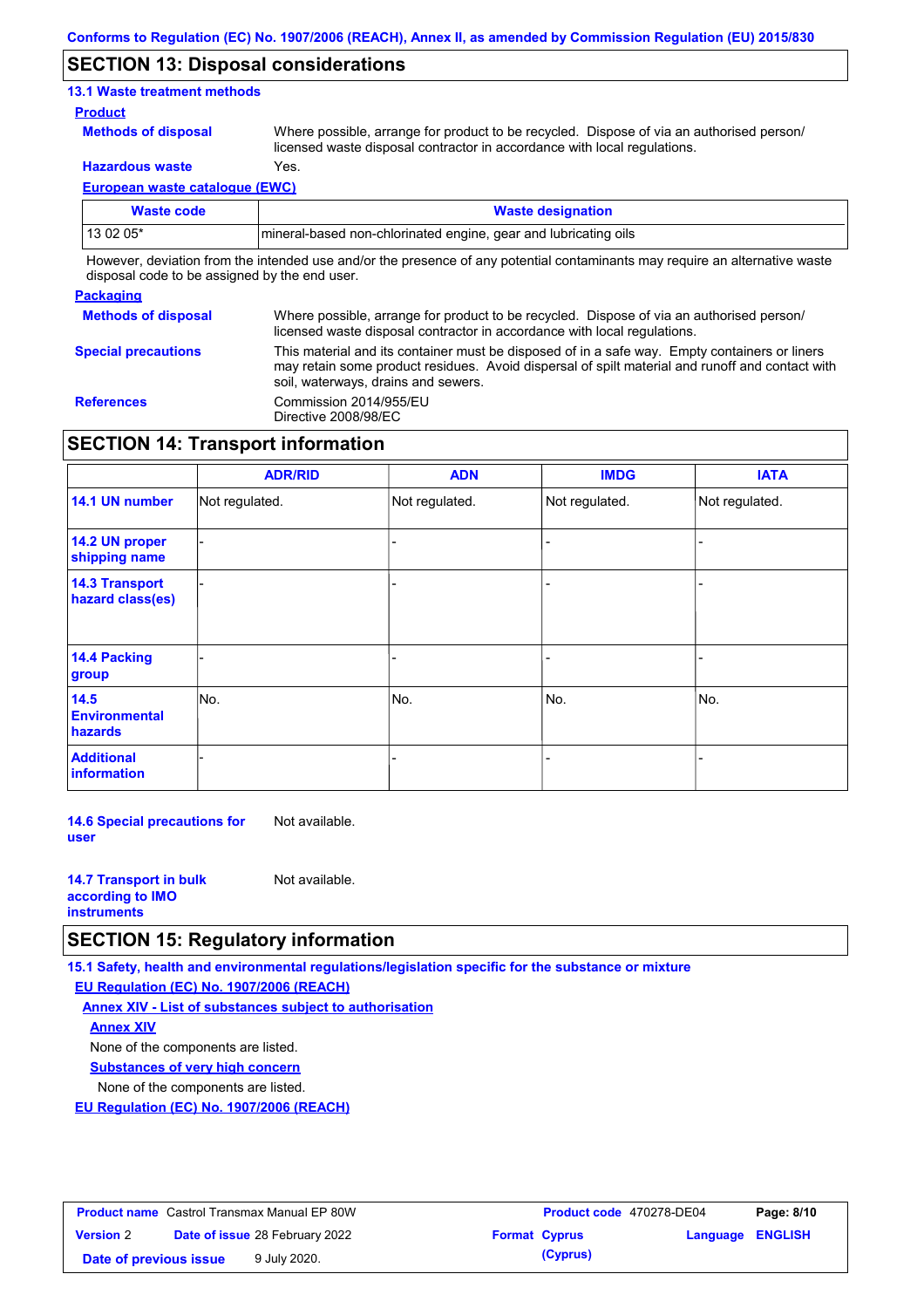## **Conforms to Regulation (EC) No. 1907/2006 (REACH), Annex II, as amended by Commission Regulation (EU) 2015/830**

# **SECTION 15: Regulatory information**

| <b>Annex XVII - Restrictions</b><br>on the manufacture,<br>placing on the market<br>and use of certain<br>dangerous substances,<br>mixtures and articles<br><b>Other regulations</b> | Not applicable.                                                                              |
|--------------------------------------------------------------------------------------------------------------------------------------------------------------------------------------|----------------------------------------------------------------------------------------------|
| <b>REACH Status</b>                                                                                                                                                                  | The company, as identified in Section 1, sells this product in the EU in compliance with the |
|                                                                                                                                                                                      | current requirements of REACH.                                                               |
| <b>United States inventory</b><br>(TSCA 8b)                                                                                                                                          | All components are active or exempted.                                                       |
| <b>Australia inventory (AIIC)</b>                                                                                                                                                    | All components are listed or exempted.                                                       |
| <b>Canada inventory</b>                                                                                                                                                              | All components are listed or exempted.                                                       |
| <b>China inventory (IECSC)</b>                                                                                                                                                       | All components are listed or exempted.                                                       |
| <b>Japan inventory (CSCL)</b>                                                                                                                                                        | All components are listed or exempted.                                                       |
| <b>Korea inventory (KECI)</b>                                                                                                                                                        | All components are listed or exempted.                                                       |
| <b>Philippines inventory</b><br>(PICCS)                                                                                                                                              | At least one component is not listed.                                                        |
| <b>Taiwan Chemical</b><br><b>Substances Inventory</b><br>(TCSI)                                                                                                                      | All components are listed or exempted.                                                       |
| Ozone depleting substances (1005/2009/EU)                                                                                                                                            |                                                                                              |
| Not listed.                                                                                                                                                                          |                                                                                              |
| Prior Informed Consent (PIC) (649/2012/EU)                                                                                                                                           |                                                                                              |
| Not listed.                                                                                                                                                                          |                                                                                              |
| <b>Persistent Organic Pollutants</b><br>Not listed.                                                                                                                                  |                                                                                              |
| <b>EU - Water framework directive - Priority substances</b>                                                                                                                          |                                                                                              |
| None of the components are listed.                                                                                                                                                   |                                                                                              |
| <b>Seveso Directive</b>                                                                                                                                                              |                                                                                              |
| This product is not controlled under the Seveso Directive.                                                                                                                           |                                                                                              |
|                                                                                                                                                                                      |                                                                                              |

| <b>15.2 Chemical safety</b> | A Chemical Safety Assessment has been carried out for one or more of the substances within  |
|-----------------------------|---------------------------------------------------------------------------------------------|
| assessment                  | this mixture. A Chemical Safety Assessment has not been carried out for the mixture itself. |

# **SECTION 16: Other information**

| <b>Abbreviations and acronyms</b>                  | Inland Waterway                                                 | ADN = European Provisions concerning the International Carriage of Dangerous Goods by    |            |
|----------------------------------------------------|-----------------------------------------------------------------|------------------------------------------------------------------------------------------|------------|
|                                                    | Road                                                            | ADR = The European Agreement concerning the International Carriage of Dangerous Goods by |            |
|                                                    | $ATE = Acute Toxicity Estimate$                                 |                                                                                          |            |
|                                                    | <b>BCF</b> = Bioconcentration Factor                            |                                                                                          |            |
|                                                    | CAS = Chemical Abstracts Service                                |                                                                                          |            |
|                                                    | CSA = Chemical Safety Assessment                                | CLP = Classification, Labelling and Packaging Regulation [Regulation (EC) No. 1272/2008] |            |
|                                                    | CSR = Chemical Safety Report                                    |                                                                                          |            |
|                                                    | DMEL = Derived Minimal Effect Level                             |                                                                                          |            |
|                                                    | DNEL = Derived No Effect Level                                  |                                                                                          |            |
|                                                    |                                                                 | EINECS = European Inventory of Existing Commercial chemical Substances                   |            |
|                                                    | ES = Exposure Scenario                                          |                                                                                          |            |
|                                                    | EUH statement = CLP-specific Hazard statement                   |                                                                                          |            |
|                                                    | EWC = European Waste Catalogue                                  |                                                                                          |            |
|                                                    |                                                                 | GHS = Globally Harmonized System of Classification and Labelling of Chemicals            |            |
|                                                    | IATA = International Air Transport Association                  |                                                                                          |            |
|                                                    | IBC = Intermediate Bulk Container                               |                                                                                          |            |
|                                                    | <b>IMDG</b> = International Maritime Dangerous Goods            |                                                                                          |            |
|                                                    | LogPow = logarithm of the octanol/water partition coefficient   |                                                                                          |            |
|                                                    | modified by the Protocol of 1978. ("Marpol" = marine pollution) | MARPOL = International Convention for the Prevention of Pollution From Ships, 1973 as    |            |
|                                                    | OECD = Organisation for Economic Co-operation and Development   |                                                                                          |            |
|                                                    | PBT = Persistent, Bioaccumulative and Toxic                     |                                                                                          |            |
| <b>Product name</b> Castrol Transmax Manual EP 80W |                                                                 | Product code 470278-DE04                                                                 | Page: 9/10 |

| <b>Product name</b> Castrol Transmax Manual EP 80W |                                       | Product code 470278-DE04 |                  | Page: 9/10 |
|----------------------------------------------------|---------------------------------------|--------------------------|------------------|------------|
| <b>Version 2</b>                                   | <b>Date of issue 28 February 2022</b> | <b>Format Cyprus</b>     | Language ENGLISH |            |
| Date of previous issue                             | 9 July 2020.                          | (Cyprus)                 |                  |            |